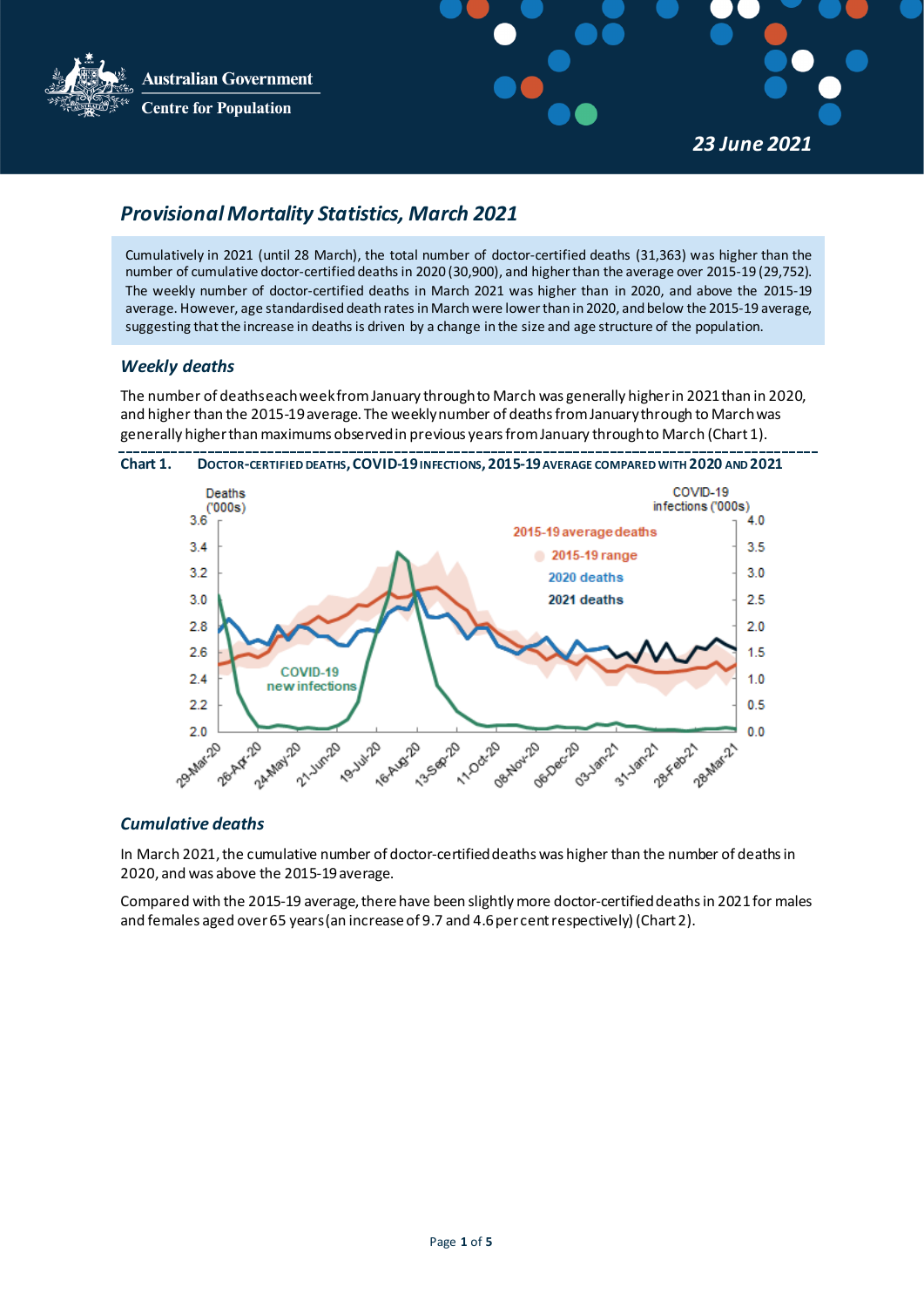

Cumulative doctor-certified deaths in 2021 were slightly higherin most states and territories when compared with 2020, and the 2015-19 average, but slightly lower in the NT and ACT (Chart 3).





Cumulative doctor-certified deaths due to influenza and pneumonia in 2021 were 23 per cent lower compared with the 2015-19 average, while doctor-certified deaths due to dementia in 2021 were 20 per cent higher compared with the 2015-19 average (Chart 4).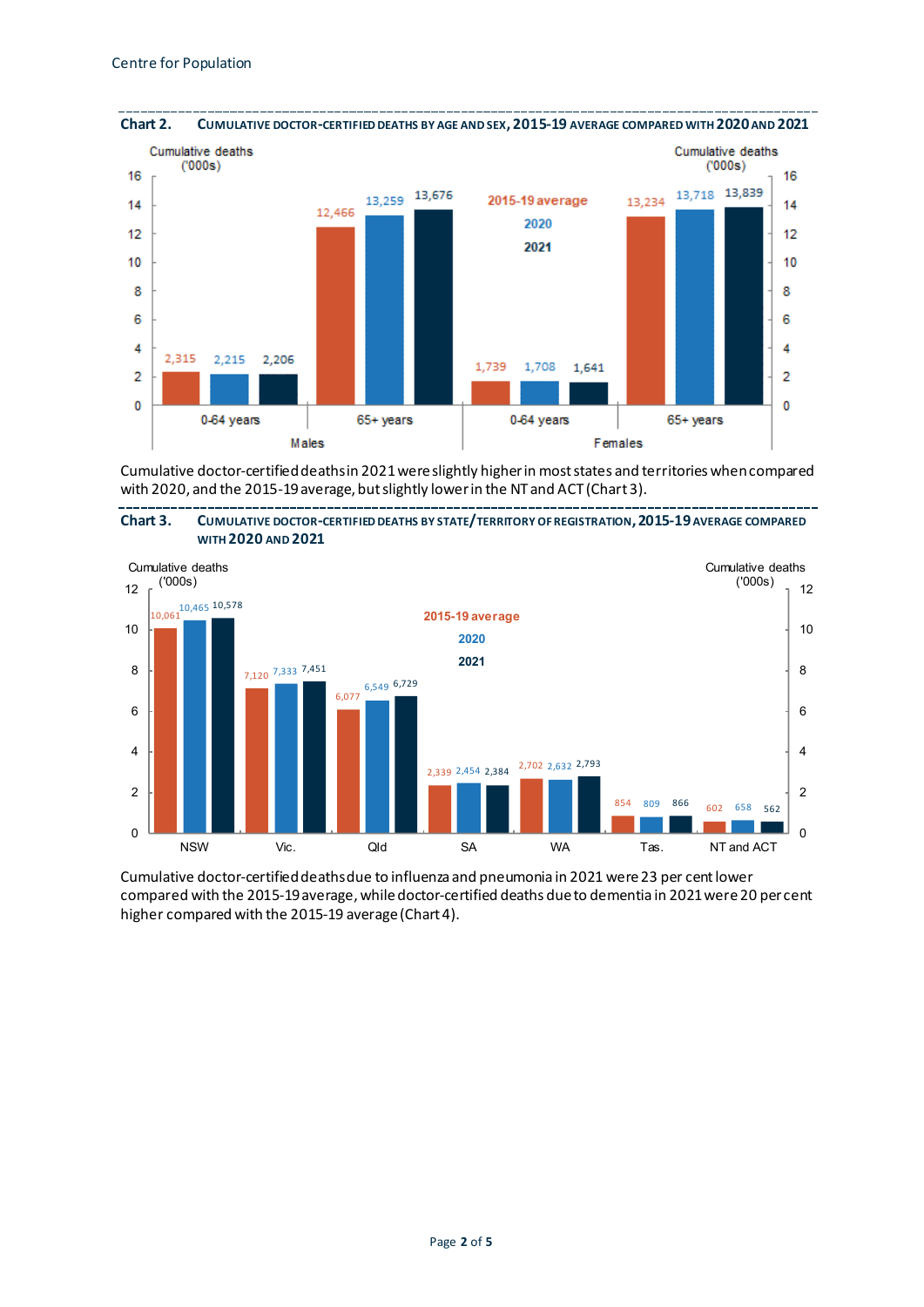

#### **Chart 4. CUMULATIVE DOCTOR-CERTIFIED DEATHS BY SPECIFIED CAUSE OF DEATH,2015-19AVERAGE COMPARED WITH 2020 AND 2021**

Note: Chart 4 shows the main causes of doctor-certified deaths, and does not sum to total doctor-certified deathsfor the period.

### *Age standardised death rates*

Age standardised death rates (ASDRs) allow comparison of mortality trends across populations of different size and age structure. They are expressed as deaths per 100,000 population.

In early 2021, ASDRs have been generally lower when compared to the 2015-19 average (Chart 5).



**Chart 5. AGE STANDARDISED DEATH RATES,2015-19AVERAGE COMPARED WITH 2020AND 2021**

ASDRs for respiratory diseases in 2021 have also been lowerthan the 2015-19 average (Chart 6). This suggests that the decrease in respiratory related deaths are unrelated to changes in population size and ageing.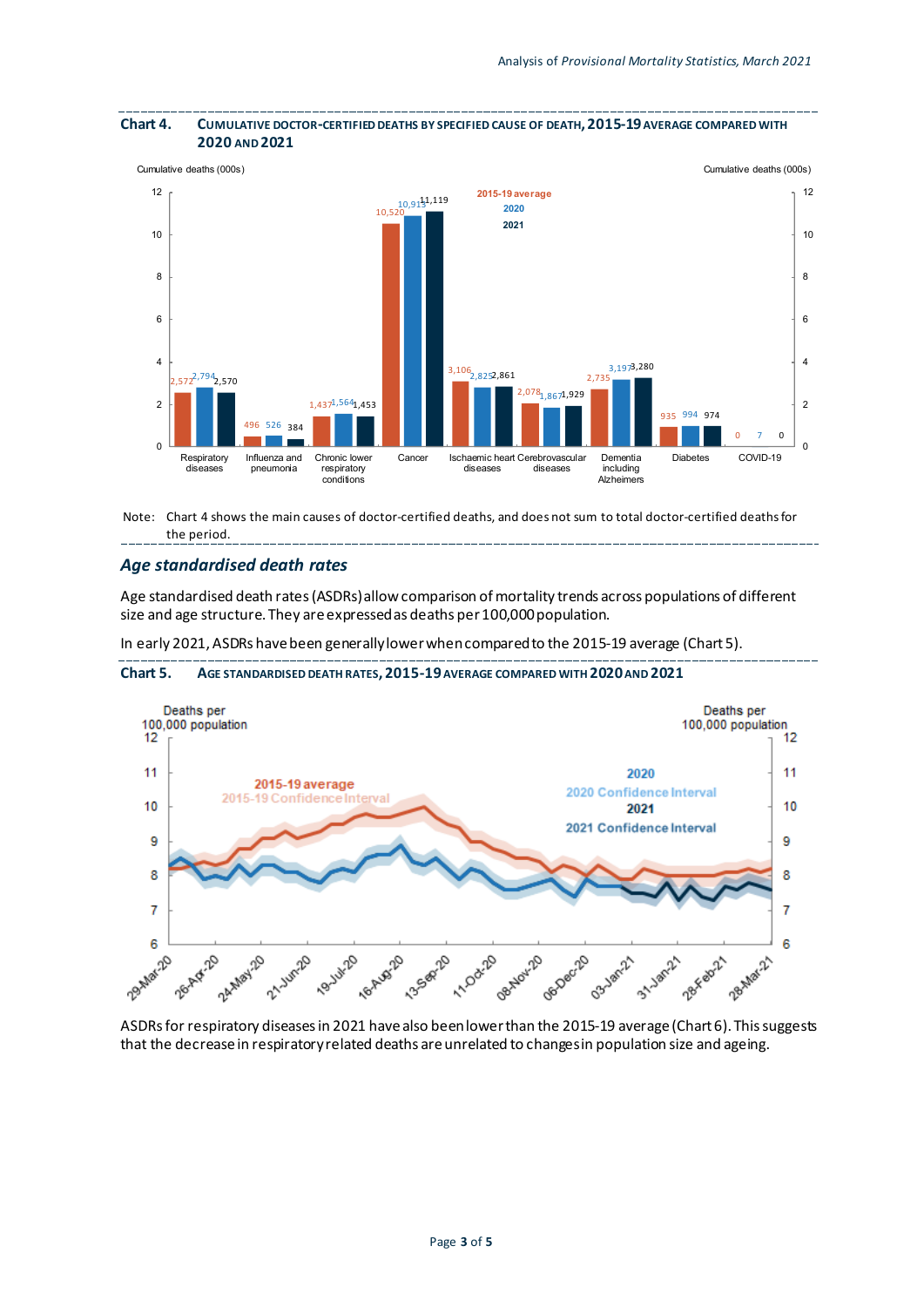

ASDRs for dementia for 2021 are close to the 2015-19 average (Chart 7). This suggests that some of the increase in cumulative dementia deaths compared to the 2015-19 average can be explained by an increase in population size, particularly at older ages.





| Release                                                    | <b>Former catalogue</b> | Release date |
|------------------------------------------------------------|-------------------------|--------------|
| Regional internal migration estimates, provisional (PRIME) | N/A                     | 3/08/2021    |
| Regional population by age and sex                         | 3235.0                  | 27/08/2021   |
| National, state and territory population March 2021        | 3101.0                  | 16/09/2021   |